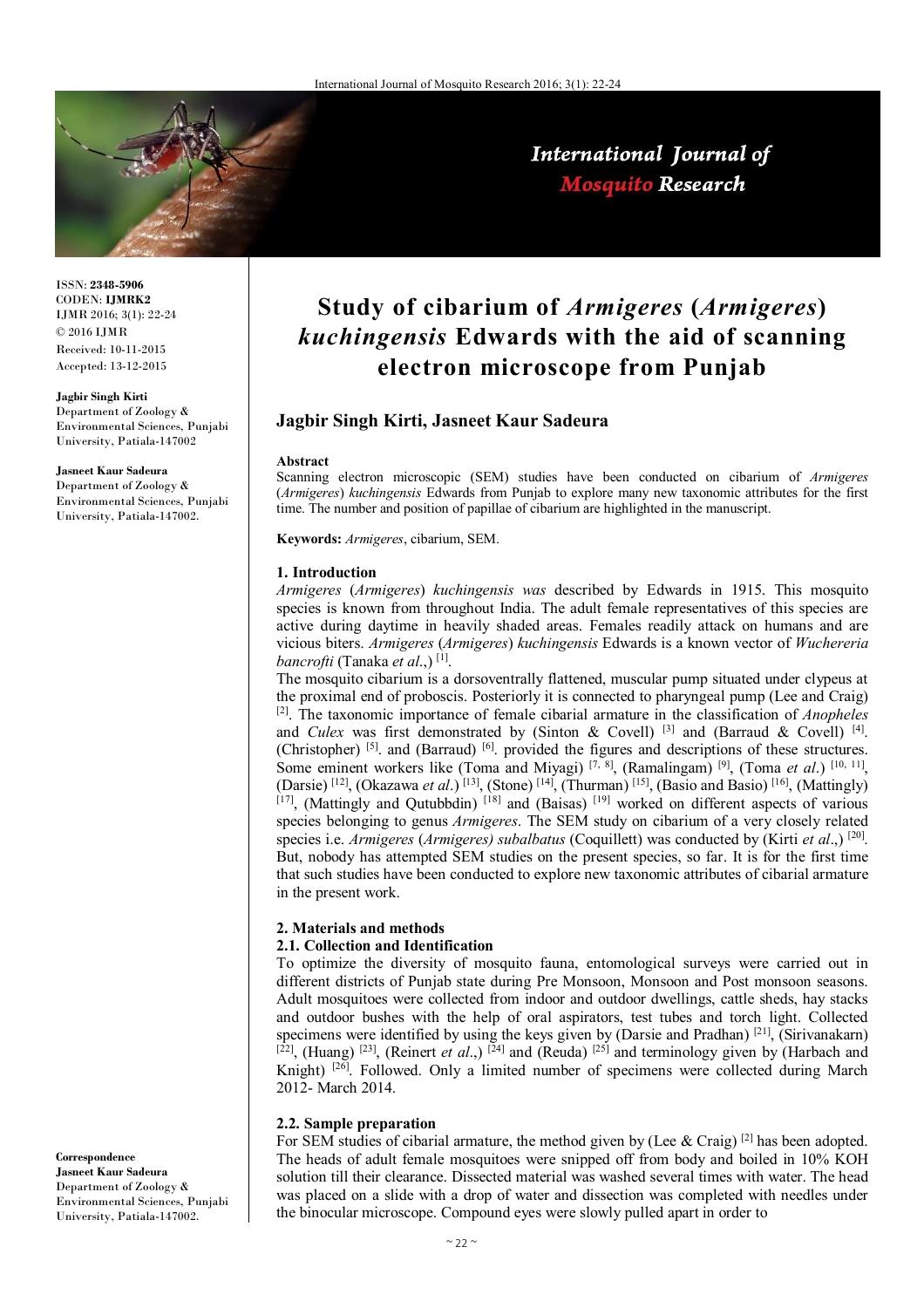expose cibarium that is located immediately behind the clypeus. Dissected material was washed several times with water and dehydrated by passing through ascending grades of alcohol. The specimens were placed on stubs in dorsal position after air drying on filter paper and then coated with gold and scanned under JSM- 6100 Scanning Electron Microscope at Indian Institute of Technology (IIT), Ropar.

## **2.3. Material Examined**

**Samana**: (Shatrana) 25.III.2012, 6 ♀♀; **Patraan**: (Ghaga) 26.III.2012, 4 ♀♀; **Mansa**: (Rakhra) 26.III.2012, 1 ♀; **Anandpur**: (Brahampur) 16.V.2012, 1 ♀; **Nangal**: (Jandala) 17.V.2012, 1 ♂; (Swamipur) 30.VII.2013, 1♀, (Meghpur) 31.VII.2013, 1 ♂, 3 ♀♀, (Patti) 31.VII.2013, 3 ♀♀, (Bahman basti) 4.III.2014, 3 ♀♀; **Malerkotla**: 28.IV.2013, 1 ♀.

#### **3. Results and discussion**

**3.1. Cibarium** (Fig. 1-8): length of cibarium twice its width and anterior dorsal hard palate about one-third length of cibarium.

**3.2. Cibarial armature** (Fig.1): Lateral flanges rounded, upper ends curved outwards. A horizontal row of projection found posterior to posterior hard palate, projected downward in middle.

#### **3.3. Cibarial sense organs**

**3.3.1. Palatal papillae** (Fig.5): Three in one group (2 are close and 1 apart from others), situated on membranous dorsal wall of hard palate.

**3.3.2. Dorsal papillae** (Fig.3): A pair of these papillae situated near anterior hard palate on membranous dorsal wall of cibarium.

**3.3.3. Campaniform papillae** (Fig.3): Single pair (One on either side), situated on posterior half of hard palate, on dorsal membranous wall of cibarium.

**3.3.4. Trichoid Papillae** (Fig.4): Nine in number, four on one side and five on another side, are socketted at base, situated on anterior membranous dorsal wall of cibarium.

#### **3.3.5. Ventral papillae**: Absent.

Taxonomic attributes of cibarium in present species i.e. *Armigeres* (*Armigeres*) *kuchingensis* Edwards have been studied and illustrated with the help of scanning electron microscope. These characters can be used for discrimination of the present species from its closely allied species. Such studies have not been conducted on the present species. So far, this is for the first time that cibarium of *Armigeres* (*Armigeres*) *kuchingensis* Edwards has been studied in detailed with the help of SEM.



Fig. 7 Trichoid Papillae (Magnified)